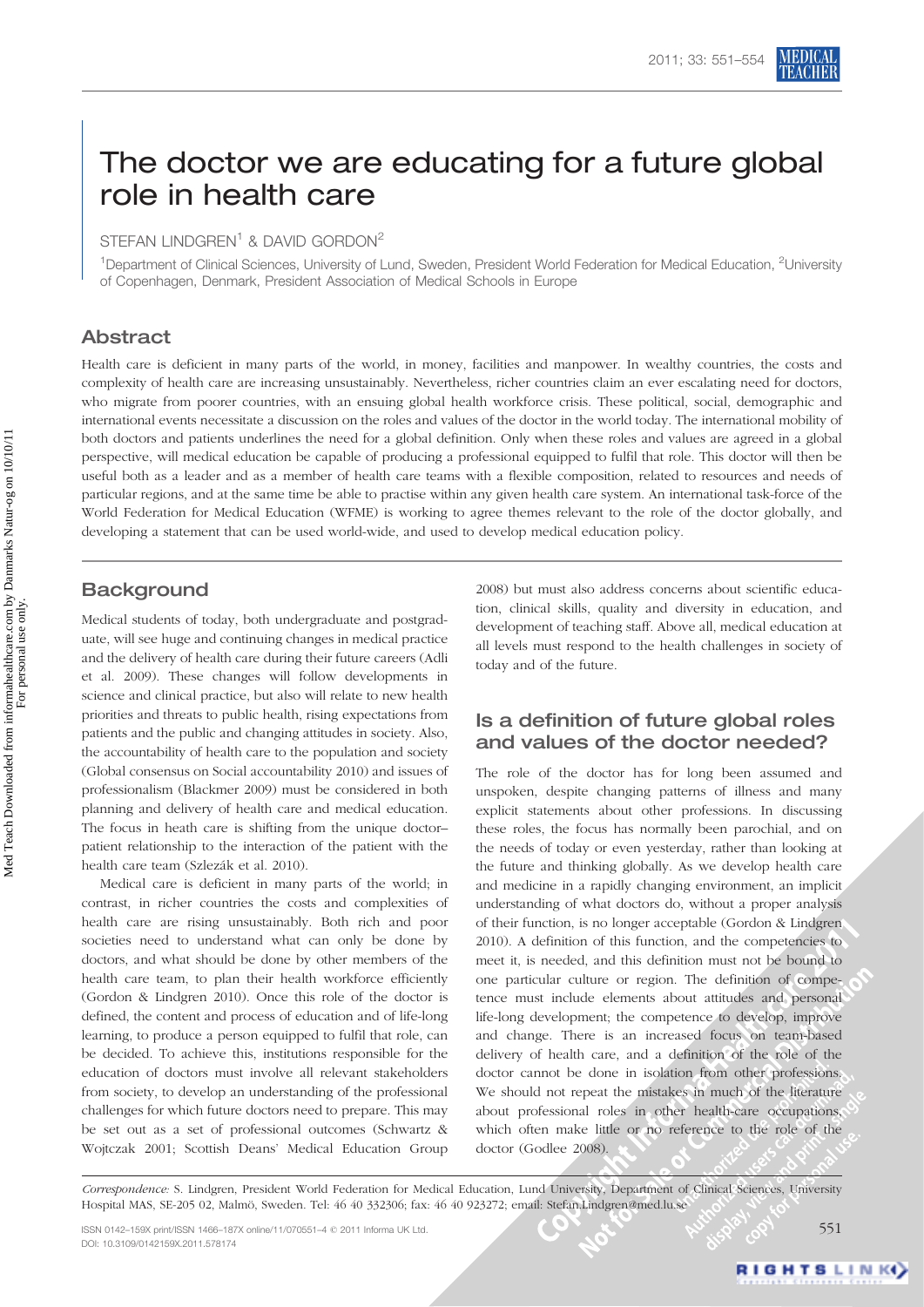#### Table 1. Subjects of particular importance for the roles and values of future doctors.

Professionalism; its meaning and significance today, and its relevance for personal development

The doctor as communicator, educator and researcher

Demographic changes, migration and the future of medicine

The doctor as a manager of health care within society, and as a community health leader

The social accountability of medicine and the doctor

Leadership and membership within the health care team

### How to define the global roles and values of the doctor?

A task force (TF) with global representation from international agencies in health and education, and including individuals with expertise in relevant areas, was set up in 2010 under the leadership of the World Federation for Medical Education (WFME). A definition of the future role of the doctor was considered necessary, for the reasons set out above. In particular, a definition is necessary for medical education to know what it should do.

The subjects identified by the TF to be most significant for the roles and values of doctors that we are educating for the future are summarized in Table 1.

Professionalism is a term that is often used but seldom clearly defined (Brennan et al. 2002; Van Mook et al. 2009). But, to develop professionalism in students and trainees, the features that constitute a professional doctor must be agreed and ways to impart these features identified. The role of the doctor as a communicator to patients, to other doctors and to health care professionals is obvious, but this role in relation to society is generally not often considered. The duty to teach is self-evident in the daily life of doctors, but less obvious in relation to other societal stakeholders. Doctors also should have the research skills to reflect on, review and investigate their own practice as well as being able critically to appraise research reports. At its highest level this is the role of the clinical scientist. Although all doctors must have an understanding of evidence in medicine, few will have a career in research.

Freedom to move is an indisputable human right, but migration makes it necessary to address the global imbalance of health care resources. How do we alleviate the pressures for social migration and how do we alter the one-way direction of medical, migration, to convert 'brain drain' to 'brain circulation'. Narrow specialisms with lack of flexibility lead to gaps in health care provision. Thus, medical education should train more doctors with a clearer focus on the primary care level and away from narrow specialization.

Whilst the one-to-one doctor–patient relationship is of central importance to the practice of medicine (Royal College of Physicians 2010), doctors are not accountable exclusively for the care of the individual patient. Decisions on care of individual patients can have large effects on the health care system. Thus, the future doctor must take more responsibility for the overall management of resources, and be advocates of population health needs. By taking on management roles,

doctors may fulfil important roles in population needs-based healthcare, producing effective achievement of health outcomes, efficiency and equity, with emphasis on prevention and on patient and public satisfaction.

The doctor has multiple roles in society (within and beyond medicine) particularly in community health leadership and the management of health care. Medical schools must anticipate the needs of society for the next 10 or 20 years, and produce competent professionals who have the ability to be agents for change.

It is challenging to the role of the doctor to be, simultaneously, both the leader and a member of the health care team. Doctors are no longer automatically the leader and the focus has moved away from the doctor–patient relationship to the interaction of the patient with the health care team, but only doctors have the competence to make difficult medical decisions based on scientific grounds. The doctor's role cannot be to do everything; we should accept that others are better at doing some things. At the same time, the culture of team working is not only related to 'task-shifting' (Laurant et al. 2005), but also to working together, with a collaborative and flexible approach to tasks being done by the most appropriate member of the team. It is a challenge to preserve the doctor– patient relationship in this context.

Leadership should also be understood in a variety of circumstances, not only in health care teams. Understanding of flexible leadership and management offers ways to develop health care systems in different parts of the world in a suitably flexible way, based on available resources and competencies, without producing doctors with only local, special or restricted characteristics.

### How do these roles and values compare with other relevant work?

Several commissions and publications have, in recent years, addressed the role and competence of the future doctor and the implications for medical education (Schwartz & Wojtczak 2001; Frank 2005; Alenta` et al. 2009; General Medical Council 2009; Frenk et al. 2010). Most are written from a particular regional or cultural perspective and most represent the needs of richer countries. They come to generally agreed conclusions on the important future roles of doctors, summarized in Table 2.

These agreed priorities are clearly expressed in Tomorrow's Doctors from the General Medical Council (General Medical Council 2009), the Scottish Doctor (Scottish Deans' Medical Education Group 2008) and the Catalan Fundacion Educacion Medica position paper on the physician of the future (Alenta` et al. 2009). The latter paper critically examines various scenarios in which physicians work, proposes a profile of the professional physician of the future and puts forward ways in which the gap between this future and the present might be bridged. The Royal College of Physicians working party report the Future Physician (Royal College of Physicians 2010) identifies a need for a shift away from the illness-response model, on which much of health care is currently founded, to a partnership approach for long-term health gain. The object is not so much to treat acute illness as to collaborate on methods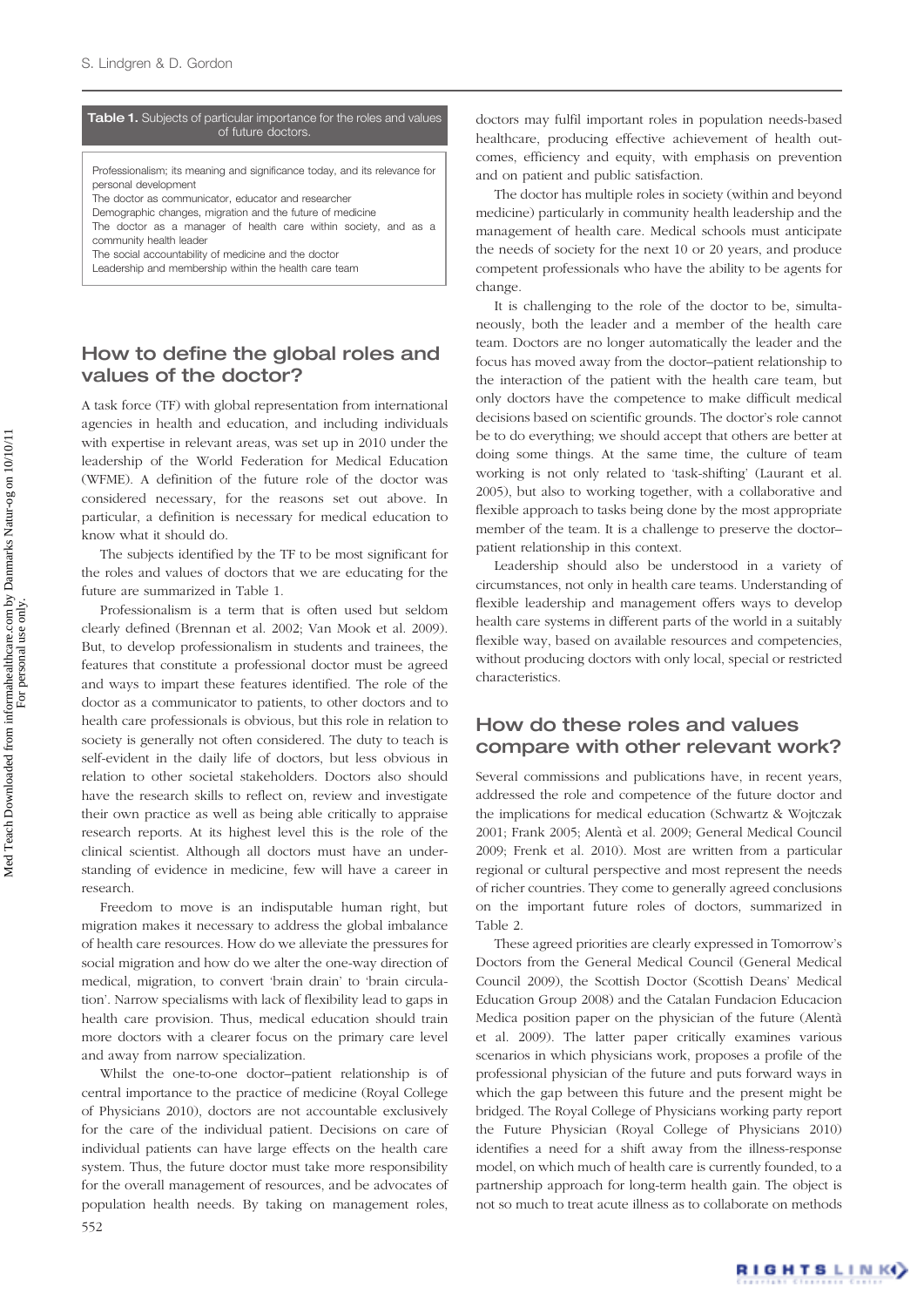#### Table 2. Generally agreed priorities for the future doctor and medical education.

Med Teach Downloaded from informahealthcare.com by Danmarks Natur-og on 10/10/11 Med Teach Downloaded from informahealthcare.com by Danmarks Natur-og on 10/10/1<br>For personal use only. For personal use only.

of disease prevention, amelioration and stabilization. In this doctors will need to cultivate a sharp focus on their role in society, accepting responsibilities beyond the health of individual patients. Gorman (2008) emphasizes the ability of the future doctor to be re-trained and to recognize and employ suitable innovative disruptive changes, even if they alter the doctor's personal role. Smith (2009) focuses on healing ability, capacity to change, understanding of systems, leadership and 'followership', patient-centred practice, communication skills, (particularly listening skills), comfort with technology, understanding of evidence, profound ethical understanding, love of diversity and enthusiasm for learning.

In the UK consensus statement on the role of the doctor, written under the leadership of the Medical Schools Council (Medical Schools Council et al. 2008), agreement between the general public and doctors was found on almost all elements of the role of the doctor, although doctors accepted uncertainty during medical treatment more than the general public: doctors must deal with uncertainty, although patients want no doubt.

## Do the doctors we are educating meet the needs and expectations of patients and society, and what are the implications for medical education?

In many parts of the world there is an obvious mismatch between medical school graduates, the distribution of specialists and the needs of the health system. Educational institutions must contribute to ensuring that graduates are suitable to be employed where they are most needed. Medical education has not kept pace with this need, and has a regrettable history of producing doctors fit for the past, and perhaps for the present, but not for the future. This need for change, to meet the needs of patients, learners and teachers (Cooke et al. 2010), must involve postgraduate medical education and continuing professional development as well as medical schools. A systemsbased educational reform to improve the performance of health systems by adapting core professional competencies,

including global roles and values of the doctor, to specific contexts is needed (Frenk et al. 2010). Particularly, a global perspective on health system needs and actions, to counteract the uneven distribution of resources and competence is required. The Carnegie Foundation (Cooke et al. 2010) calls for additional educational reforms: use of competency-based assessments to standardize learning outcomes and allow the pace of learning to be individualized; integration of clinical experience and science learning; promotion of habits of inquiry and improvement as means of achieving excellence and continuously advancing the field; and focus on identity formation and professional development of learners.

To bridge this mismatch, out-comes-based education has clear advantages (Harden 2009), but only when we have defined what the role of the doctor should be, can we define these educational outcomes. However, defining outcomes and competencies is not enough. Grant (2000) argues that a competence framework has nothing to offer the educational designer, because competence standards specify what people should be able to do, but say nothing about how this state is to be achieved. Standards for evaluation of quality and accreditation, such as the WFME standards for undergraduate and postgraduate education and CPD (World Federation for Medical Education 2003) are methods to ascertain that the educational process worldwide is of an acceptable standard and recognized.

The WFME TF concluded that the areas presented in Table 1 are of particular importance for medical education to meet global needs of patients and societies. An educational process with defined outcomes and competency-based assessment should be constructed.

### Is there a real shortage of doctors in the richer parts of the world?

Migration of health professionals from the east, and from Africa, to the USA and to Western Europe has led to a global health workforce crisis. New Zealand, the UK and the USA rely on overseas physicians for over 25% of their workforce, even more in some specialities. Almost 40% of South African trained physicians go on to practise overseas. The impact is greatest on those countries with the most disease, which are left chronically under-resourced (Blumenthal 2004). In spite of this, there is still a claim in many rich countries that more doctors are needed, even though there may be one doctor for every 200 of the population, and despite the fact that the costs and complexity of health care delivered by these doctors are rising unsustainably (Wennberg 2010). Thus, there is a need to balance the incentives to experience other health care systems with incentives to return to the practitioner's place of education. Doctors also need continued educational, professional and personal support so as not to feel isolated or disillusioned. This is a problem also in richer countries where many graduates, motivated by social factors, are lost to other occupations.

This migration of doctors puts even stronger emphasis on the need to define tasks than can only be performed by doctors, rather than just simply educating more physicians (Gordon & Lindgren 2010). In addition, richer countries should 553